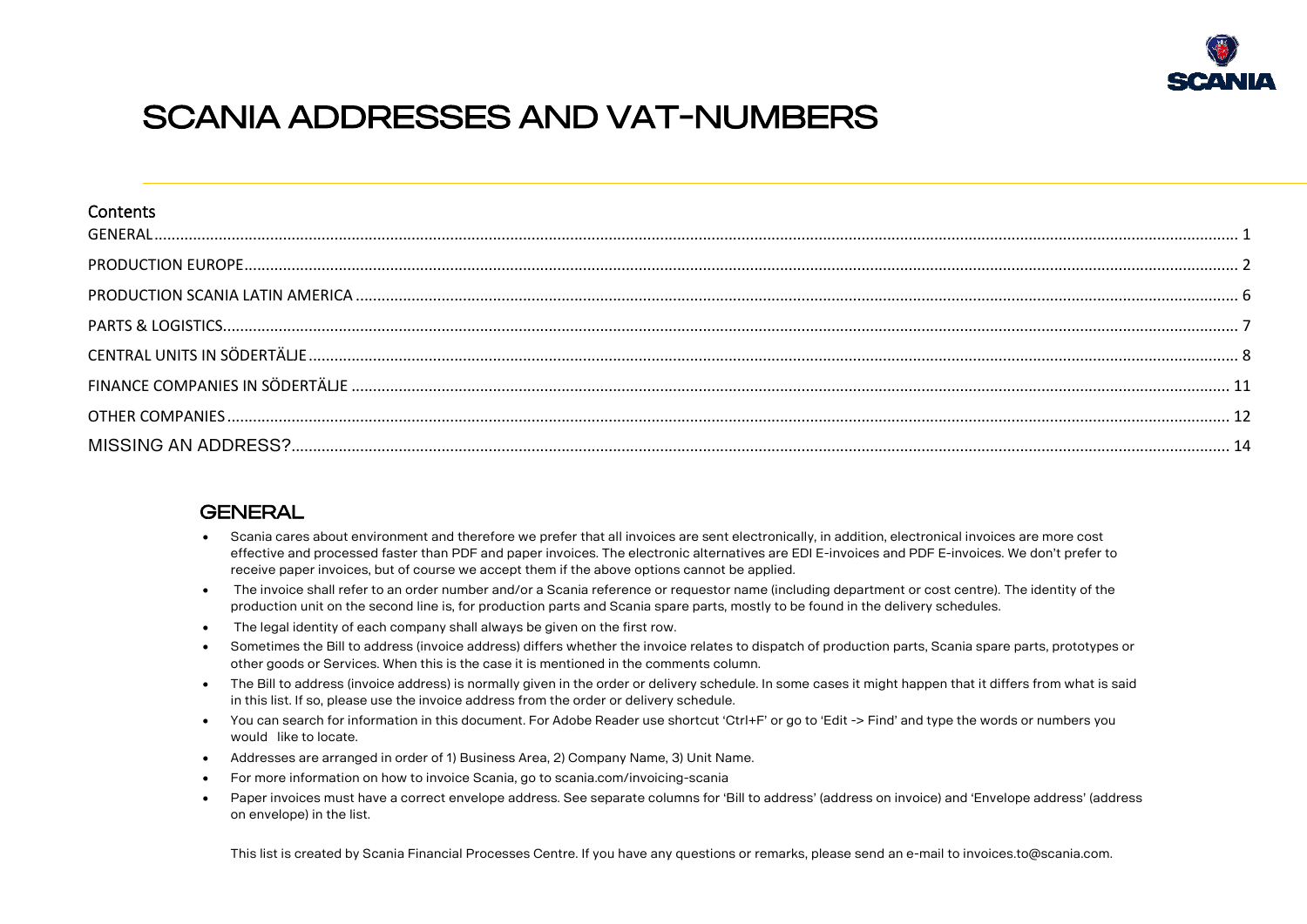

# <span id="page-1-0"></span>PRODUCTION EUROPE

| Scania<br>company<br>name<br>Unit name<br>Unit number                     | Comments                                                                                                                                                                                                                                                                                                                    | <b>Bill to address</b><br>(Invoice address)                                                                                   | Envelope address (For<br>paper invoices)                              | E-invoice address<br>PDF e-mail address       | VAT-number                                                                                  |
|---------------------------------------------------------------------------|-----------------------------------------------------------------------------------------------------------------------------------------------------------------------------------------------------------------------------------------------------------------------------------------------------------------------------|-------------------------------------------------------------------------------------------------------------------------------|-----------------------------------------------------------------------|-----------------------------------------------|---------------------------------------------------------------------------------------------|
| Cummins<br>Scania<br><b>XPI</b><br>Manufacturing<br>Södertälje AB<br>9240 | Goods and Services (other than Production<br>Goods) to Scania Cummins XPI Manufacturing<br>Södertälje. Department denominations starting<br>with DI.<br>Note:<br>For Production Goods to Scania Cummins XPI<br>Manufacturing see Scania Cummins XPI<br>Manufacturing LLC, unit 9241.                                        | Cummins Scania XPI Mfg.<br>Södertälje AB<br><b>Unit 9240</b><br>151 87 SÖDERTÄLJE<br>Sweden                                   | AGAP SCANIA 9240 ul.<br>Grzegórzecka 81/U3<br>31-559 Kraków<br>Poland | 000755608409769240<br>invoice.9240@scania.com | SE556773084001                                                                              |
| Cummins<br>Scania<br><b>XPI</b><br>Manufacturing<br><b>LLC</b><br>9241    | Production Goods to Scania Cummins XPI<br>Manufacturing Södertälje. Department<br>denominations starting with DI.<br>Note:<br>For Goods and Services (other than Production<br>Goods) to Scania Cummins XPI Manufacturing see<br>Scania Cummins XPI Manufacturing AB, unit 9240.                                            | Cummins Scania XPI Mfg.<br><b>LLC</b><br><b>Unit 9241</b><br>151 87 SÖDERTÄLJE<br>Sweden                                      | AGAP SCANIA 9241 ul.<br>Grzegórzecka 81/U3<br>31-559 Kraków<br>Poland | 000755608409769241<br>invoice.9241@scania.com | SE502067116901                                                                              |
| Ferruform AB<br>0010                                                      | Goods and Services to Ferruform AB in Luleå (DL).                                                                                                                                                                                                                                                                           | Ferruform AB<br><b>Unit 0010</b><br>Box 815<br>971 25 LULEÅ<br>Sweden                                                         | AGAP SCANIA 0010 ul.<br>Grzegórzecka 81/U3<br>31-559 Kraków<br>Poland | 000755608409760010<br>invoice.0010@scania.com | SE556528912001                                                                              |
| Scania CV AB<br>Angers<br>0008                                            | Production Goods and Transport Costs related to<br>Production Goods to Scania Angers, as well as<br>Transport Costs related to delivery of vehicles<br>from Scania Angers. "<br>Note:<br>- For Goods and Services (other than<br>Production Goods), see Scania Production<br>Angers, Unit 1106                              | Scania CV AB<br><b>Unit 0008</b><br>2, Boulevard de<br>l'Industrie<br>Z.I. d'Ecouflant -<br>BP30846<br>49008 ANGERS<br>France | AGAP SCANIA 0008 ul.<br>Grzegórzecka 81/U3<br>31-559 Kraków<br>Poland | 000755608409760008<br>invoice.0008@scania.com | FR71403166002<br>For all Services the Swedish VAT<br>number must be used:<br>SE556084097601 |
| Scania CV AB<br><b>Branch Slupsk</b><br>3026                              | Production Goods, Prototypes, Transport Costs<br>and Tools to Scania Branch Slupsk.<br>Note:<br>$\blacktriangleright$<br>For Sequence Parts delivered to<br>Scania Branch Slupsk see Scania CV AB, unit<br>0055.<br>For Goods and Services to Scania<br>Production Slupsk, see Scania Production<br>Slupsk S.A., unit 1485. | Scania CV AB<br>Branch Slupsk, unit 3026<br>SE-151 87 SÖDERTÄLJE<br>Sweden                                                    | AGAP SCANIA 3026 ul.<br>Grzegórzecka 81/U3<br>31-559 Kraków<br>Poland | 000755608409763026<br>invoice.3026@scania.com | PL8392728952<br>For all Services the Swedish VAT<br>number must be used:<br>SE556084097601  |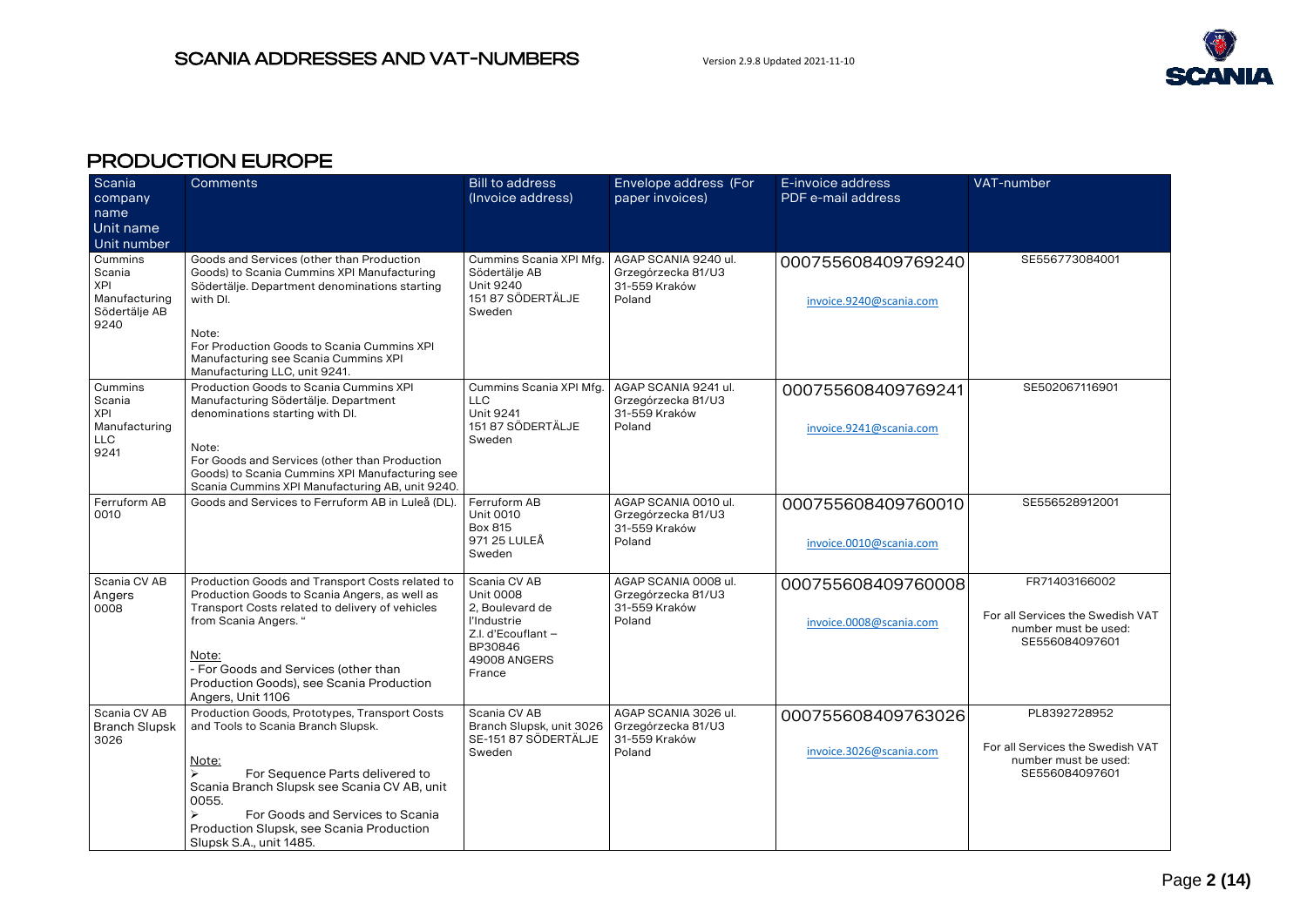

| Scania CV AB            | Production Goods to Bus Chassi (Start from              | Scania CV AB Slupsk                      | AGAP SCANIA 9237 ul.                |                         | PL8392728952                 |
|-------------------------|---------------------------------------------------------|------------------------------------------|-------------------------------------|-------------------------|------------------------------|
| Slupsk                  | 2022-09-01)                                             | <b>Unit 3360</b>                         | Grzegórzecka 81/U3                  | invoice.3360@scania.com |                              |
| 3360                    | Delivery address: IN1, IN2, SL1 and SL2                 | SE-151 87 Södertälje                     | 31-559 Kraków                       |                         |                              |
|                         | IN1 Scania Bus Chassis LC                               | Sweden                                   | Poland                              |                         |                              |
|                         | IN1 - PTSU Indeka                                       |                                          |                                     |                         |                              |
|                         | Transportowa 38 (mag.D)                                 |                                          |                                     |                         |                              |
|                         | 76-251 Kobylnica<br>Poland                              |                                          |                                     |                         |                              |
|                         | IN2 Scania Chassis SEQ                                  |                                          |                                     |                         |                              |
|                         | IN2 - PTSU Indeka                                       |                                          |                                     |                         |                              |
|                         | Ul. Drogowców 5 (mag. ABC)                              |                                          |                                     |                         |                              |
|                         | 76-251 Kobylnica                                        |                                          |                                     |                         |                              |
|                         | Poland                                                  |                                          |                                     |                         |                              |
|                         | SL1 Scania C-Chassi unique parts                        |                                          |                                     |                         |                              |
|                         | Ul. Grunwaldzka 12                                      |                                          |                                     |                         |                              |
|                         | 76-200 SLUPSK                                           |                                          |                                     |                         |                              |
|                         | Poland<br>SL2 Scania C-Chassi SEQ                       |                                          |                                     |                         |                              |
|                         | Ul. Grunwaldzka 12                                      |                                          |                                     |                         |                              |
|                         | 76-200 SLUPSK                                           |                                          |                                     |                         |                              |
|                         | Poland                                                  |                                          |                                     |                         |                              |
|                         | Note≻ For Goods for BUS Body production see             |                                          |                                     |                         |                              |
|                         | Scania CV AB Branch Slupsk unit 3026                    |                                          |                                     |                         |                              |
|                         | > For Goods and Services to Scania Production           |                                          |                                     |                         |                              |
|                         | Slupsk, see Scania Production Slupsk S.A                |                                          |                                     |                         |                              |
| Scania CV AB            | 1. Goods and Services to Scania Chassis in              | Scania CV AB                             | AGAP SCANIA 0055 ul.                | 000755608409760055      | SE556084097601               |
| Chassis                 | Södertälje (MS).                                        | Scania Chassis, unit                     | Grzegórzecka 81/U3                  |                         |                              |
| 0055                    |                                                         | 0055<br>151 87 SÖDERTÄLJE                | 31-559 Kraków<br>Poland             | invoice.0055@scania.com | For Sequense                 |
|                         | 2. Sequence Parts delivered to Scania Branch            | Sweden                                   |                                     |                         | Parts delivered to           |
|                         | Slupsk, unit 3026.                                      |                                          |                                     |                         | Scania Branch Slupsk the     |
|                         |                                                         |                                          |                                     |                         | following VAT number must be |
|                         | 3. Transport Services from Scania Chassis in            |                                          |                                     |                         | used:<br>PL8392728952        |
|                         | Södertälje (MS).                                        |                                          |                                     |                         |                              |
|                         |                                                         |                                          |                                     |                         |                              |
| Scania CV AB<br>Battery | Goods and Services to Scania Battery Production<br>(ME) | Scania CV AB<br>Battery Production, unit | AGAP SCANIA 3335 ul.                | 000755608409763335      | SE556084097601               |
| Production              |                                                         | 3335                                     | Grzegórzecka 81/U3<br>31-559 Kraków |                         |                              |
| 3335                    |                                                         | 151 87 SÖDERTÄLJE                        | Poland                              | invoice.3335@scania.com |                              |
|                         |                                                         | Sweden                                   |                                     |                         |                              |
|                         |                                                         |                                          |                                     |                         |                              |
| Scania CV AB            | 1.<br>Production Goods, other Goods and                 | Scania CV AB                             | AGAP SCANIA 0056 ul.                | 000755608409760056      | SE556084097601               |
| Engine &                | Services to Scania Engine 2 (DE, B150), 3 (DM,          | Scania Engine, unit 0056                 | Grzegórzecka 81/U3                  |                         |                              |
| Engines                 | B003), 4 (DE, B177) and 5 (DE, B182) in Södertälje.     | 151 87 SÖDERTÄLJE                        | 31-559 Kraków                       | invoice.0056@scania.com |                              |
| (Industrial and         |                                                         | Sweden                                   | Poland                              |                         |                              |
| Marine                  | Production Goods to Scania Engines<br>2.                |                                          |                                     |                         |                              |
| Engines) 0056           | (Industrial and Marine Engines) in Södertälje.          |                                          |                                     |                         |                              |
|                         | Note:                                                   |                                          |                                     |                         |                              |
|                         | - For Prototypes & Goods and Services (other            |                                          |                                     |                         |                              |
|                         | than Production Goods) to Scania Engines                |                                          |                                     |                         |                              |
|                         | (Industrial and Marine Engines) see Scania CV           |                                          |                                     |                         |                              |
|                         | AB. unit 0052.                                          |                                          |                                     |                         |                              |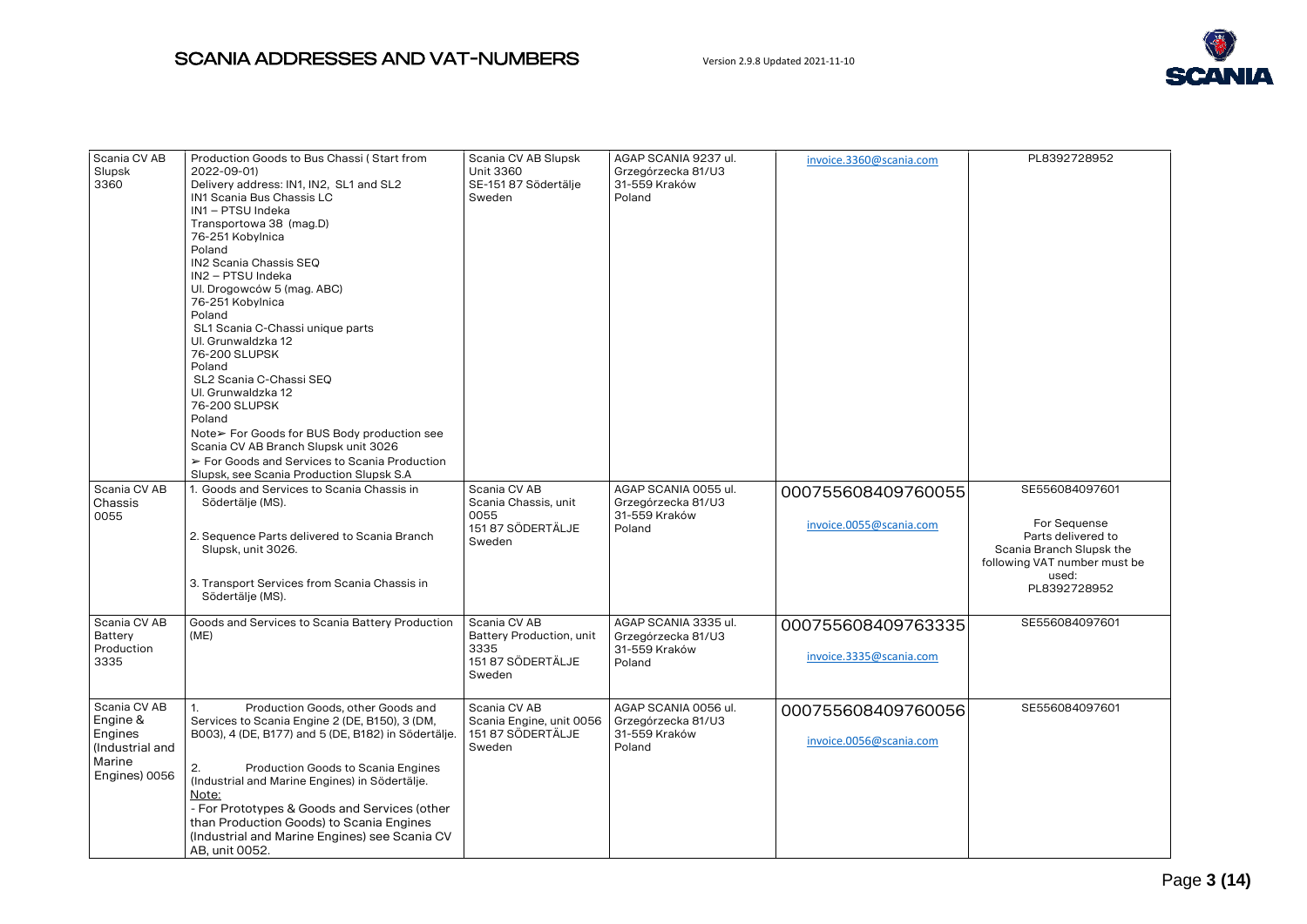

| Scania CV AB<br>North Bound<br>Flow (NBF)<br>1007                        | Production Goods and Transport Costs to North<br>Bound Flow.<br>Note:<br>For Production Goods to Scania Production<br>Zwolle (excluding North Bound Flow) see<br>Scania CV AB, unit 0009.                                                                                                                                                                                        | Scania CV AB/NBF<br><b>Unit 1007</b><br>P.O. Box 62<br>8000 AB ZWOLLE<br>The Netherlands              | Scania CV AB/NBF<br><b>Unit 1007</b><br>P.O. Box 62<br>8000 AB ZWOLLE<br>The Netherlands | 000755608409761007<br>invoice.1007@scania.com | NL802661178B01<br>For all Services the Swedish VAT<br>number must be used:<br>SE556084097601 |
|--------------------------------------------------------------------------|----------------------------------------------------------------------------------------------------------------------------------------------------------------------------------------------------------------------------------------------------------------------------------------------------------------------------------------------------------------------------------|-------------------------------------------------------------------------------------------------------|------------------------------------------------------------------------------------------|-----------------------------------------------|----------------------------------------------------------------------------------------------|
| Scania CV AB<br>Sweden Cab<br>Assembly and<br>Body<br>Production<br>0014 | Goods and Services to Scania Cab Body<br>Production (MB), Scania Cab Assembly (MC) and<br>Scania Product Introduction Cab (MPC).                                                                                                                                                                                                                                                 | Scania CV AB<br>Scania Cab, unit 0014<br><b>Box 903</b><br>572 29 OSKARSHAMN<br>Sweden                | AGAP SCANIA 0014 ul.<br>Grzegórzecka 81/U3<br>31-559 Kraków<br>Poland                    | 000755608409760014<br>invoice.0014@scania.com | SE556084097601                                                                               |
| Scania CV AB<br>Transmission<br>0057                                     | Production Goods, other Goods and Services to<br>Scania Transmission Machining (DX) and Scania<br>Transmission Assembly (DT) in Södertälje.                                                                                                                                                                                                                                      | Scania CV AB<br>Scania Transmission, unit<br>0057<br>151 87 SÖDERTÄLJE<br>Sweden                      | AGAP SCANIA 0057 ul.<br>Grzegórzecka 81/U3<br>31-559 Kraków<br>Poland                    | 000755608409760057<br>invoice.0057@scania.com | SE556084097601                                                                               |
| Scania CV AB<br>Zwolle<br>Production<br>0009                             | Production Goods to Scania Production Zwolle<br>(excluding North Bound Flow) and Transport Costs<br>related to deliveries of vehicles from Scania<br>Zwolle.<br>Note:<br>For Production Goods to North Bound<br>Flow see Scania CV AB, unit 1007.<br>For Goods and Services to Zwolle<br>Production (other than Production Goods) see<br>Scania Production Zwolle BV, unit 1201. | Scania CV AB<br><b>Unit 0009</b><br>P.O. Box 310<br>8000 AH ZWOLLE<br>The Netherlands                 | AGAP SCANIA 0009 ul.<br>Grzegórzecka 81/U3<br>31-559 Kraków<br>Poland                    | 000755608409760009<br>invoice.0009@scania.com | NL802661178B01<br>For all Services the Swedish VAT<br>number must be used:<br>SE556084097601 |
| Scania IT<br>Nederland BV<br>9237                                        | Goods and Services to Scania IT in Zwolle.                                                                                                                                                                                                                                                                                                                                       | Scania IT Nederland B.V.<br><b>Unit 9237</b><br>Russenweg 5<br>8041 AL ZWOLLE                         | AGAP SCANIA 9237 ul.<br>Grzegórzecka 81/U3<br>31-559 Kraków<br>Poland                    | 000755608409769237<br>invoice.9237@scania.com | NL807308432B01                                                                               |
| Scania Logistics<br>Netherlands BV<br>3156                               | Goods and Services to Scania Logistics<br>Netherlands BV.                                                                                                                                                                                                                                                                                                                        | Scania Logistics<br>Netherlands BV<br>Unit 3156<br>P.O.Box 30016<br>8003 CA ZWOLLE<br>The Netherlands | AGAP SCANIA 3156 ul.<br>Grzegórzecka 81/U3<br>31-559 Kraków<br>Poland                    | 000755608409763156<br>invoice.3156@scania.com | NL852182697B01                                                                               |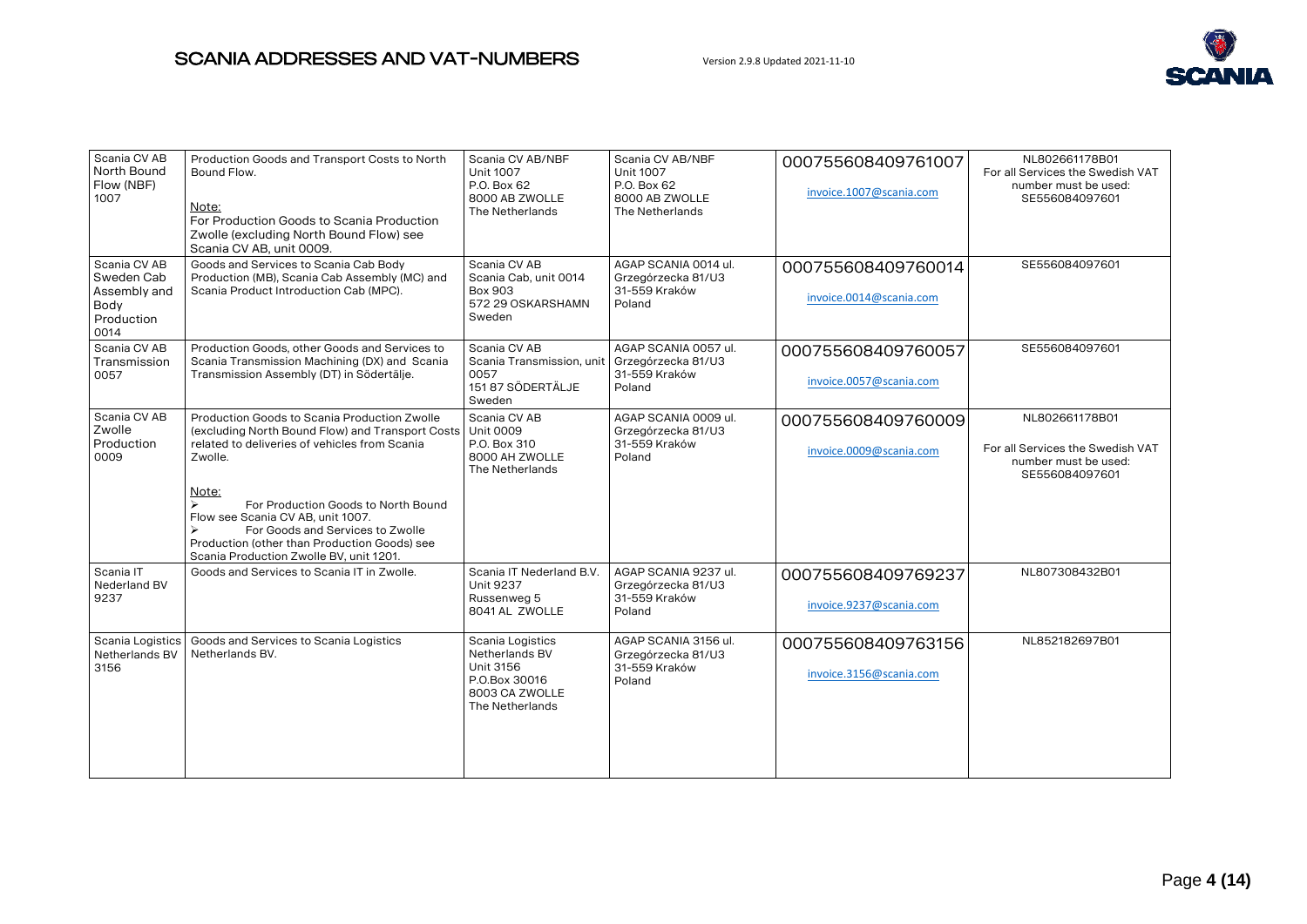

| Scania<br>Production<br>Angers S.A.S<br>1106 | Goods and Services (other than<br><b>Production Goods and Transport</b><br>Costs) to Scania Production<br>Angers.<br>Note:<br>For Production Goods and Transport Costs,<br>see Scania CV AB, Unit 0008.                                                                                                                       | Scania Production<br>Angers<br>S.A.S<br>Unit 1106<br>2. Boulevard de<br>l'Industrie.<br>Z.I. d'Ecouflant - BP<br>30846<br>FR-49008 ANGERS<br>Cedex<br>01<br>France | AGAP SCANIA 1106 ul.<br>Grzegórzecka 81/U3<br>31-559 Kraków<br>Poland | 000755608409761106<br>invoice.1106@scania.com | FR24378442982  |
|----------------------------------------------|-------------------------------------------------------------------------------------------------------------------------------------------------------------------------------------------------------------------------------------------------------------------------------------------------------------------------------|--------------------------------------------------------------------------------------------------------------------------------------------------------------------|-----------------------------------------------------------------------|-----------------------------------------------|----------------|
| Scania<br>Production<br>Meppel BV<br>9107    | Goods and Services to Scania Production Meppel.                                                                                                                                                                                                                                                                               | <b>Scania Production</b><br>Meppel<br><b>BV</b><br><b>Unit 9107</b><br>P.O. Box 646<br>8000 AP ZWOLLE<br>The Netherlands                                           | AGAP SCANIA 9107 ul.<br>Grzegórzecka 81/U3<br>31-559 Kraków<br>Poland | 000755608409769107<br>invoice.9107@scania.com | NL009525427B01 |
| Scania<br>Production<br>Slupsk S.A<br>1485   | Goods and Services (other than Production<br>Goods, Prototypes, Transport Costs and Tools) to<br>Scania Production Slupsk.<br>Note:<br>For Production Goods, Prototypes and<br>Transport Costs to Scania Branch Slupsk, see<br>Scania CV AB, unit 3026.<br>For Tools to Scania Branch Slupsk, see Scania<br>CV AB, unit 0003. | <b>Scania Production Slupsk</b><br>S.A<br><b>Unit 1485</b><br>Ul. Grunwaldzka 12<br>76-200 SLUPSK<br>Poland                                                        | AGAP SCANIA 1485 ul.<br>Grzegórzecka 81/U3<br>31-559 Kraków<br>Poland | 000755608409761485<br>invoice.1485@scania.com | PL8390005310   |
| Scania<br>Production<br>Zwolle BV<br>1201    | Goods and Services<br>(other than Production<br>Goods) to Scania<br>Production in Zwolle<br>Note:<br>For Production Goods to Zwolle Production<br>see Scania CV AB, unit 0009.                                                                                                                                                | Scania Production Zwolle<br><b>BV</b><br><b>Unit 1201</b><br>P.O.Box 618<br>8000 AP ZWOLLE<br>The Netherlands                                                      | AGAP SCANIA 1201 ul.<br>Grzegórzecka 81/U3<br>31-559 Kraków<br>Poland | 000755608409761201<br>invoice.1201@scania.com | NL001898863B01 |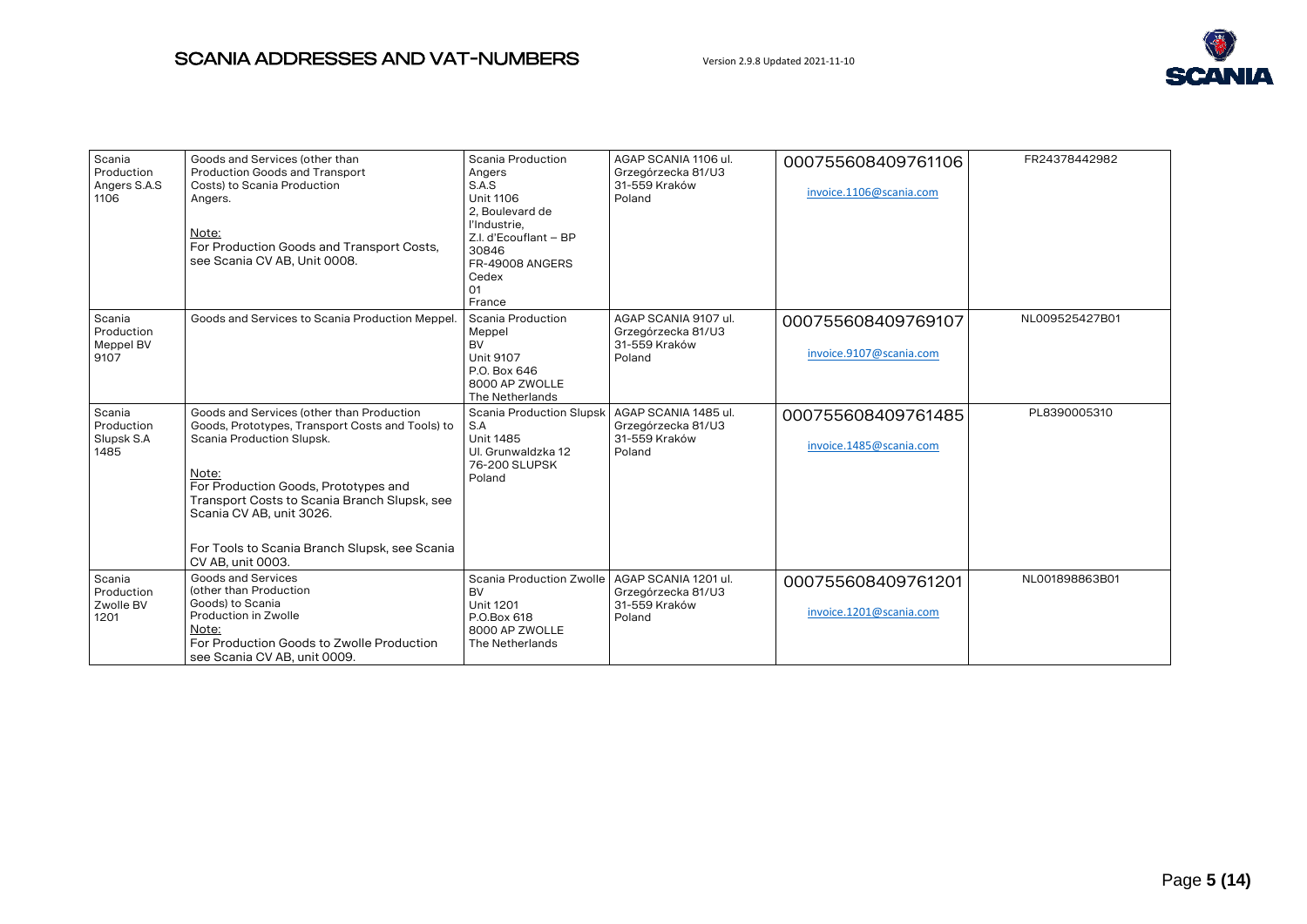

# PRODUCTION SCANIA LATIN AMERICA

<span id="page-5-0"></span>

| Scania<br>company<br>name Unit                | Comments                                                                                                                                                                                                                                                                                                                                                        | Bill to address (Invoice<br>address)                                                                                                | Envelope address (For paper<br>invoices)                                                                                        | E-invoice address<br>PDF e-mail address       | VAT-number                          |
|-----------------------------------------------|-----------------------------------------------------------------------------------------------------------------------------------------------------------------------------------------------------------------------------------------------------------------------------------------------------------------------------------------------------------------|-------------------------------------------------------------------------------------------------------------------------------------|---------------------------------------------------------------------------------------------------------------------------------|-----------------------------------------------|-------------------------------------|
| name<br>Unit number                           |                                                                                                                                                                                                                                                                                                                                                                 |                                                                                                                                     |                                                                                                                                 |                                               |                                     |
| Scania<br>Argentina S.A.<br>4095              | Production<br>Goods<br>direct to<br>Argentina.<br>Note:<br>For Production Goods to Scania Argentia<br>S.A. consolidated in Antwerp see Scania CV<br>AB, unit 0007.                                                                                                                                                                                              | Scania Scania Argentina S.A.<br>Casilla de Correos Nro. 3<br>Correo Central<br>AR-4000 SAN MIGUEL DE<br><b>TUCUMAN</b><br>Argentina | Scania Argentina S.A.<br>Casilla de Correos Nro.<br>З<br>Correo Central<br>AR-4000 SAN MIGUEL<br><b>DE TUCUMAN</b><br>Argentina |                                               |                                     |
| Scania Latin<br>America Ltda<br>4020          | Production Goods direct to Scania Latin Scania Latin America Ltda Scania Latin America<br>America in Brazil.<br>Note:<br>For Production parts to Scania Latin Brazil<br>America consolidated in Antwerp see<br>Scania CV AB, unit 0007.                                                                                                                         | Av. Jose Odorizzi, 151<br>Cep: 09810-902<br>SAO BERNARDO DO<br>CAMPO-SP                                                             | Ltda<br>Av. Jose Odorizzi, 151<br>Cep: 09810-902<br>SAO BERNARDO DO<br>CAMPO-SP<br><b>Brazil</b>                                |                                               | CNPJ number: 59 104 901/0001-<br>76 |
| Scania CV AB<br>Industrial<br>Control<br>0007 | Production Goods to Scania Latin Americal Scania CV AB<br>and Scania Argentina S.A sent via Industrial Control, unit<br>consolidated point in Antwerp.<br>Note:<br>- For Production Goods direct to Scania<br>Latin America in Brazil see Scania Latin<br>America Ltda.<br>- For Production Goods direct to Scanial<br>Argentina S.A. see Scania Argentina S.A. | 0007<br>151 87 SÖDERTÄLJE<br>Sweden                                                                                                 | <b>SCANIA</b><br>0007<br>AGAP<br>ul.<br>Grzegórzecka 81/U3<br>31-559 Kraków<br>Poland                                           | 000755608409760007<br>invoice.0007@scania.com | BE0457140115                        |
| Scania CV AB<br>Industrial<br>Control<br>0006 | Production Goods to Scania Latin Americal Scania CV AB<br>and Scania Argentina S.A sent via Industrial Control, unit<br>consolidated point in Netherland<br>Note:<br>For Production Goods direct to Scania<br>Latin America in Brazil see Scania Latin<br>America Ltda.<br>For Production Goods direct to Scania<br>Argentina S.A. see Scania Argentina S.A.    | 0006<br>151 87 SÖDERTÄLJE<br>Sweden                                                                                                 | AGAP<br><b>SCANIA</b><br>0006<br>ul.<br>Grzegórzecka 81/U3<br>31-559 Kraków<br>Poland                                           | 000755608409760006<br>invoice.0006@scania.com | NL802661178B01                      |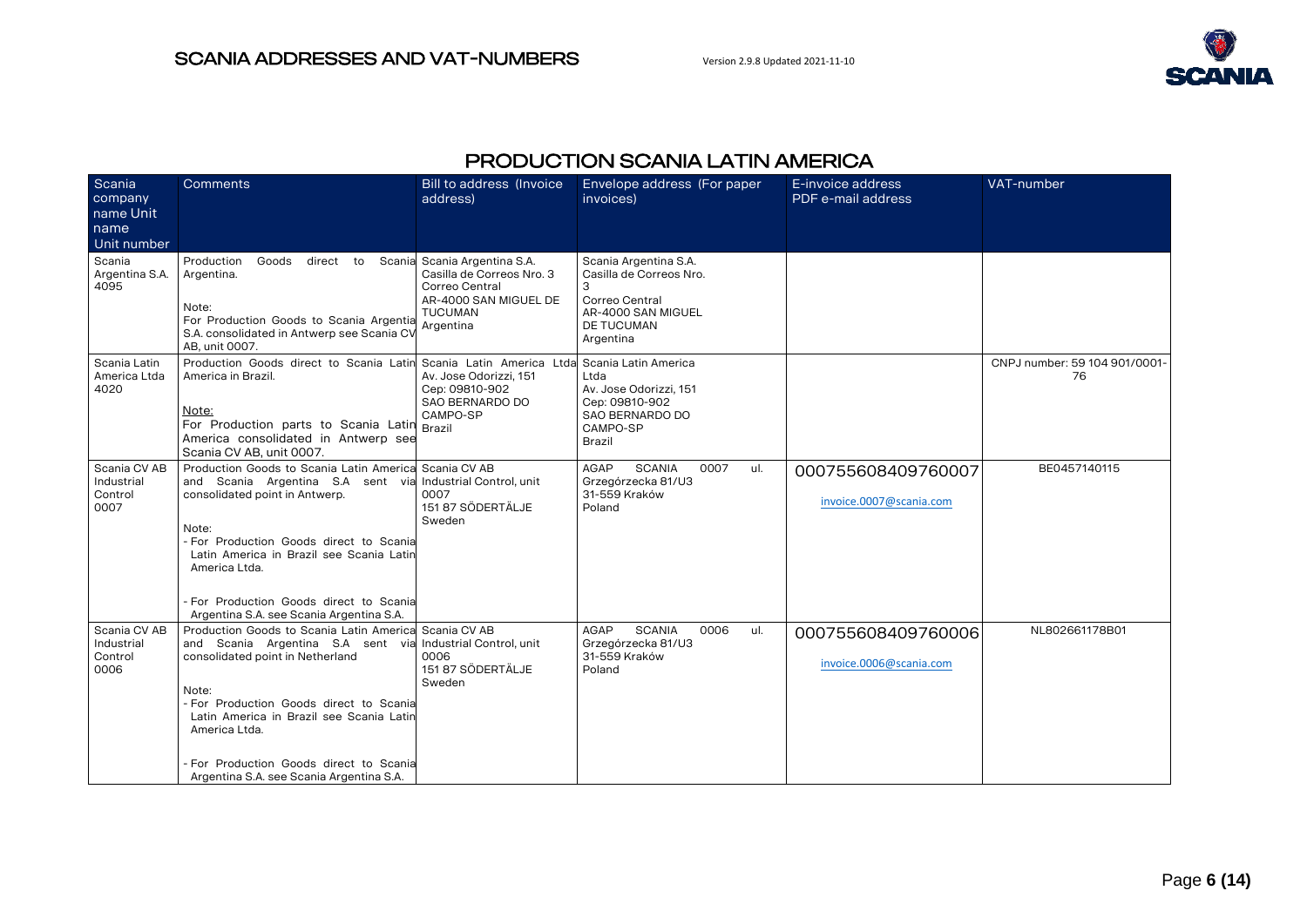

# PARTS & LOGISTICS

<span id="page-6-0"></span>

| Scania<br>company<br>name<br>Unit name<br>Unit number     | Comments                                                                                                                                                                                                                                        | Bill to address (Invoice<br>address)                                                      | Envelope address (For paper<br>invoices)                              | E-invoice address<br>PDF e-mail address       | VAT-number     |
|-----------------------------------------------------------|-------------------------------------------------------------------------------------------------------------------------------------------------------------------------------------------------------------------------------------------------|-------------------------------------------------------------------------------------------|-----------------------------------------------------------------------|-----------------------------------------------|----------------|
| Scania CV AB<br>Sales and<br>Marketing<br>Parts 0060      | Spare parts and packaging material<br>related to spare parts.<br>Note:<br>- Delivery address: Scania Parts,<br>Bedrijfsstraat 1208, 3660<br>Oudsbergen.                                                                                         | Scania CV AB<br>Sales and Marketing,<br>Parts<br>unit 0060<br>151 87 SÖDERTÄLJE<br>Sweden | AGAP SCANIA 0060 ul.<br>Grzegórzecka 81/U3<br>31-559 Kraków<br>Poland | 000755608409760060<br>invoice.0060@scania.com | BE0457140115   |
| Scania CV AB<br>Scania<br>Logistics<br>Oudsbergen<br>2250 | Other goods and services NOT<br>related to spare parts<br>Note:<br>- For transport and Running costs to<br>Scania Parts Logistics in<br>Oudsbergen, see SCANIA CV AB,<br>unit 2256.                                                             | Scania CV AB Unit<br>2250<br>Bedrijfsstraat 1208<br>3660 OUDSBERGEN<br>Belgium            | AGAP SCANIA 2250 ul.<br>Grzegórzecka 81/U3<br>31-559 Kraków<br>Poland | 000755608409762250<br>invoice.2250@scania.com | BE0457140115   |
| Scania CV AB<br>Scania<br>Logistics<br>Oudsbergen<br>2256 | Transport and Running Costs for<br>Scania Logistics Oudsbergen<br>Note:<br>- For Goods and Services (other than<br>Transport and Running Costs) to<br>Scania Logistics in Oudsbergen, see<br>Scania CV AB, unit 2250.                           | Scania CV AB Unit<br>2256<br>151 87 SÖDERTÄLJE<br>Sweden                                  | AGAP SCANIA 2256 ul.<br>Grzegórzecka 81/U3<br>31-559 Kraków<br>Poland | 000755608409762256<br>invoice.2256@scania.com | SE556084097601 |
| Scania CV AB<br>Scania Parts<br>Logistics<br>3007         | Goods and Services (other than<br>spare parts, Packaging material and<br>Transport Costs) to Scania Parts<br>Logistics in Södertälje.<br>Note:<br>- For invoices to Scania Logistics<br>Oudsbergen, see SCANIA CV AB,<br>unit 2250 or unit 2256 | Scania CV AB<br>Scania Parts Logistics, unit<br>3007<br>151 87 SÖDERTÄLJE<br>Sweden       | AGAP SCANIA 3007 ul.<br>Grzegórzecka 81/U3<br>31-559 Kraków<br>Poland | 000755608409763007<br>invoice.3007@scania.com | SE556084097601 |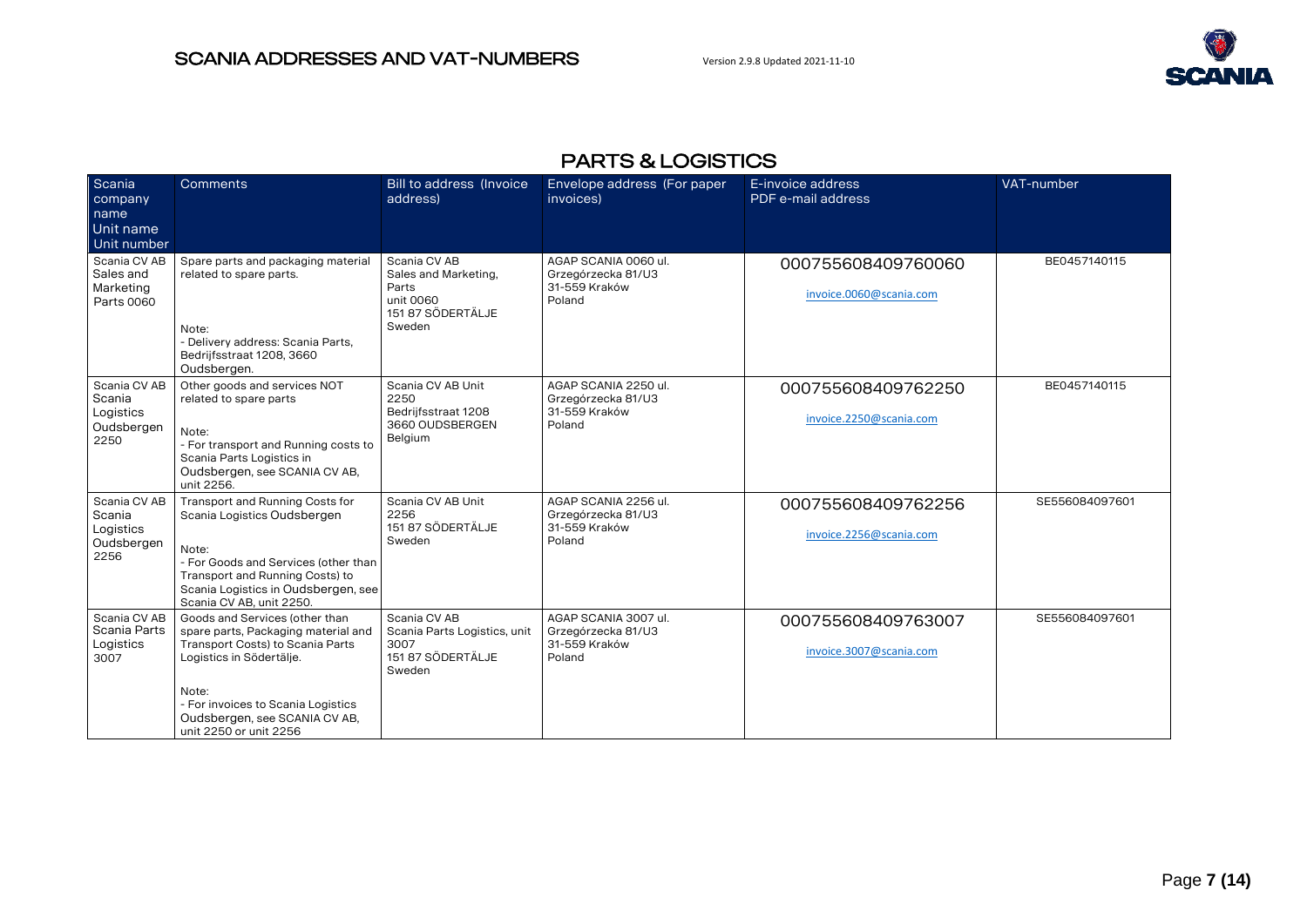

# CENTRAL UNITS IN SÖDERTÄLJE

<span id="page-7-0"></span>

| Scania company Comments<br>name<br>Unit name<br>Unit number |                                                                                                                                                                                                                                                                                                                                                                                                                                                         | <b>Bill to address (Invoice</b><br>address)                                                | Envelope address<br>(For paper invoices)                                                                | E-invoice address<br>PDF e-mail address       | VAT-number     |
|-------------------------------------------------------------|---------------------------------------------------------------------------------------------------------------------------------------------------------------------------------------------------------------------------------------------------------------------------------------------------------------------------------------------------------------------------------------------------------------------------------------------------------|--------------------------------------------------------------------------------------------|---------------------------------------------------------------------------------------------------------|-----------------------------------------------|----------------|
| Scania CV AB<br>Commercial<br>Operations 0067               | Goods and Services to Commercial Operations<br>units. Department denominations starting with<br>BB, BC, BH, BP, BR, BT, BV, P and W.                                                                                                                                                                                                                                                                                                                    | Scania CV AB<br>Commercial Operations, unit<br>0067<br>151 87 SÖDERTÄLJE<br>Sweden         | AGAP SCANIA 0067 ul.<br>Grzegórzecka 81/U3<br>31-559 Kraków<br>Poland                                   | 000755608409760067<br>invoice.0067@scania.com | SE556084097601 |
| Scania CV AB<br>Group<br>Treasury 0058                      | Goods and Services to central staff units<br>within Scania in Södertälje. Department<br>denominations starting with ZF.                                                                                                                                                                                                                                                                                                                                 | Scania CV AB<br>Group Treasury, unit 0058<br>151 87 SÖDERTÄLJE<br>Sweden                   | AGAP SCANIA 0058 ul.<br>Grzegórzecka 81/U3<br>31-559 Kraków<br>Poland                                   | 000755608409760058<br>invoice.0058@scania.com | SE556084097601 |
| Scania CV AB<br>Head<br>Office<br>0051                      | Goods and Services to central staff units<br>within Scania in Södertälje. Department<br>denominations starting with F, G, H, J<br>(except JF), P, X (except XA) and ZH, ZT,<br>ZE.<br>Note:<br>- Secrecy and sensitive information<br>such as x-ray-, lab- and other test-<br>results containing patient<br>information must be sent directly to<br>Scania CV AB, unit 0051 Scania<br>Hälsocenter (see below)<br>- For JF, see Scania CV AB, unit 0054. | Scania CV AB<br>Head Office, unit 0051<br>151 87 SÖDERTÄLJE<br>Sweden                      | AGAP SCANIA 0051 ul.<br>Grzegórzecka 81/U3<br>31-559 Kraków<br>Poland                                   | 000755608409760051<br>invoice.0051@scania.com | SE556084097601 |
| Scania CV AB<br>Head<br>Office<br>0051                      | Invoices to Scania Hälsocenter. Secrecy and<br>sensitive information such as x-ray-, lab- and<br>other testresults containing patient<br>information<br>Department denomination HH - Safety and<br>Health<br>Note:<br>- For Goods and Services to central staff units<br>within Scania in Södertälje, see Scania CV AB.<br>unit 0051 (see above)                                                                                                        | Scania CV AB<br>Head Office, unit 0051<br>Scania Hälsocenter, B288<br>SE-151 87 Södertälje | Scania CV AB<br>Head Office, unit<br>0051<br>Scania Hälsocenter,<br><b>B288</b><br>SE-151 87 Södertälie | 000755608409760051<br>invoice.0051@scania.com | SE556084097601 |
| Scania CV AB<br>IT.<br>3260                                 | Goods and Services to IT. Department<br>denominations starting with I.                                                                                                                                                                                                                                                                                                                                                                                  | Scania CV AB<br>IT, unit 3260<br>151 87 Södertälje<br>Sweden                               | AGAP SCANIA 3260 ul.<br>Grzegórzecka 81/U3<br>31-559 Kraków<br>Poland                                   | 000755608409763260<br>invoice.3260@scania.com | SE556084097601 |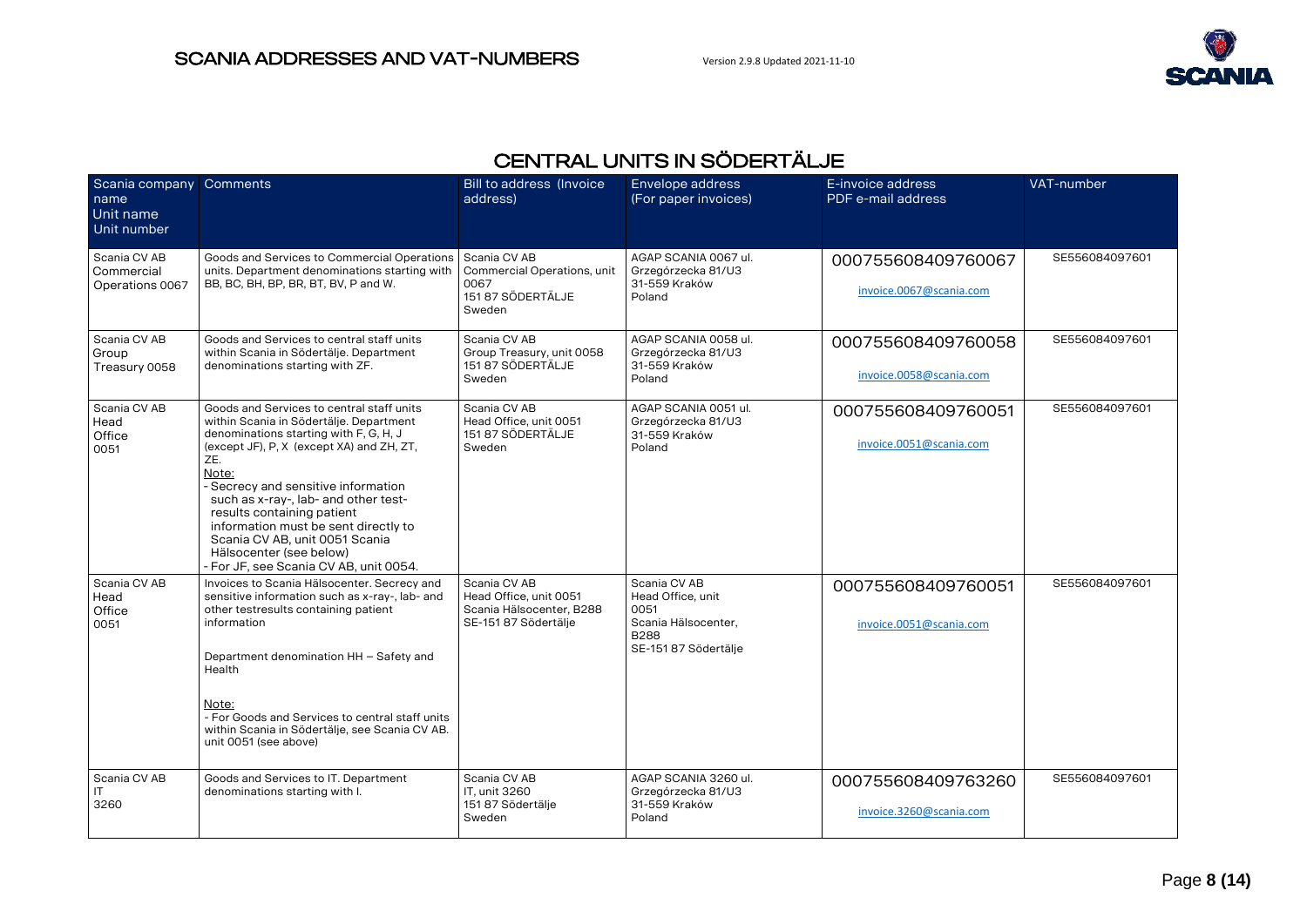

| Scania CV AB<br><b>Industrial Real</b><br>Estate 0054 | Goods and Services to Industrial Real Estate<br>(department denominations starting with JF).                                                                                                                                                                                                                                                                                                                                                                                                                                                     | Scania CV AB<br>Industrial Real Estate, unit<br>0054<br>151 87 SÖDERTÄLJE<br>Sweden   | AGAP SCANIA 0054 ul.<br>Grzegórzecka 81/U3<br>31-559 Kraków<br>Poland | 000755608409760054<br>invoice.0054@scania.com | SE556084097601                                            |
|-------------------------------------------------------|--------------------------------------------------------------------------------------------------------------------------------------------------------------------------------------------------------------------------------------------------------------------------------------------------------------------------------------------------------------------------------------------------------------------------------------------------------------------------------------------------------------------------------------------------|---------------------------------------------------------------------------------------|-----------------------------------------------------------------------|-----------------------------------------------|-----------------------------------------------------------|
| Scania Growth<br>Capital AB 3264                      |                                                                                                                                                                                                                                                                                                                                                                                                                                                                                                                                                  | Scania Growth Capital AB<br>Unit 3264<br>151 87 SÖDERTÄLJE                            | AGAP SCANIA 3264<br>ul. Grzegózecka 81/U3<br>31-559 Kraków<br>Poland  | 000755608409763264                            |                                                           |
| Scania CV AB<br>Sales and<br>Marketing 0052           | Goods, Services and support to<br>1.<br>Sales and Marketing sales units. Department<br>denominations starting with C, KA, KB, KC, KE,<br>KH, KO, KP, KR, KS, KT, and KX.<br>2.<br>Prototypes & Goods and Services<br>(other than Production Goods) to Scania<br>Engines (Industrial and Marine Engines), unit<br>0056.<br>Note:<br>- For Prototypes to other Scania units<br>in Sweden, see Scania CV AB unit 0003<br>or unit 3025. - For Production Goods to<br>Scania Engines (Industrial and Marine<br>Engines), see Scania CV AB, unit 0056. | Scania CV AB<br>Sales and Marketing, unit<br>0052<br>151 87 SÖDERTÄLJE<br>Sweden      | AGAP SCANIA 0052 ul.<br>Grzegórzecka 81/U3<br>31-559 Kraków<br>Poland | 000755608409760052<br>invoice.0052@scania.com | SE556084097601                                            |
| Scania CV AB<br>Scania Academy<br>0070                | Goods and Services to Scania Academy.<br>Department denomination XA                                                                                                                                                                                                                                                                                                                                                                                                                                                                              | Scania CV AB<br>Scania Academy, unit 0070<br>151 87 SÖDERTÄLJE Sweden                 | AGAP SCANIA 0067 ul.<br>Grzegórzecka 81/U3<br>31-559 Kraków Poland    | 000755608409760070<br>invoice.0070@scania.com | SE556084097601                                            |
| Scania CV AB<br>Industrial Control<br>0001            | Goods and Services to units within Scania in<br>Södertälje. Department denominations<br>starting with: T "Industrial Control, Global<br>Industrial Development, Global SPS Office"                                                                                                                                                                                                                                                                                                                                                               | Scania CV AB<br>Industrial Control, unit 0001<br>151 87 SÖDERTÄLJE<br>Sweden          | AGAP SCANIA 0001<br>ul. Grzegórzecka 81/U3<br>31-559 Kraków<br>Poland | 000755608409760001<br>invoice.0001@scania.com | Goods and Services:<br>SE556084097601                     |
| Scania CV AB<br>Research and<br>Development<br>0003   | 1. Prototype parts to all Scania units in<br>Sweden excluding Scania Engines (unit 0056)<br>& Scania Omni (unit 3025).<br>2. Goods and Services to units within Scania<br>in Södertälje. Department denominations<br>starting with:<br>N "Powertrain Development", R "Truck, Cab<br>and Bus Chassis Development", U<br>"Technology Development and others",<br>Y "Vehicle Definition and Product Quality", E<br>"Connected, Autonomous and Embedded<br>Systems"                                                                                  | Scania CV AB<br>Research and Development,<br>unit 0003<br>151 87 SÖDERTÄLJE<br>Sweden | AGAP SCANIA 0003<br>ul. Grzegórzecka 81/U3<br>31-559 Kraków<br>Poland | 000755608409760003<br>invoice.0003@scania.com | Prototype Parts, Goods<br>and Services:<br>SE556084097601 |
| Scania CV AB<br>Purchasing<br>0005                    | Goods and Services to units within<br>Scania in Södertälje. Department<br>denominations starting with S "Purchasing"                                                                                                                                                                                                                                                                                                                                                                                                                             | Scania CV AB<br>Purchasing, unit 0005                                                 | AGAP SCANIA 0005<br>ul. Grzegórzecka 81/U3<br>31-559 Kraków           | 000755608409760005<br>invoice.0005@scania.com | Goods and Services:<br>SE556084097601                     |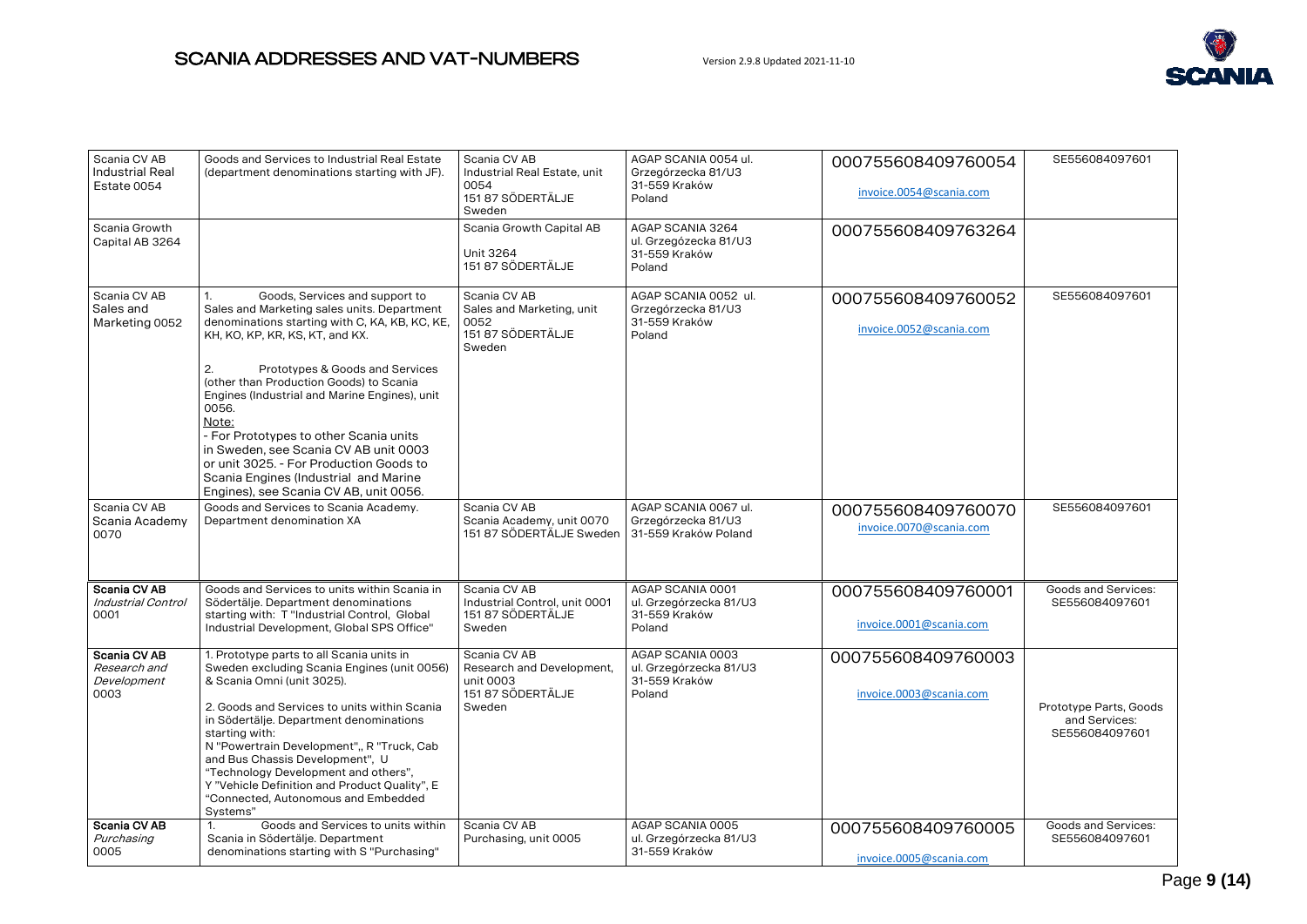

|                                     | Supplier tool invoices - use VAT<br><u>.</u><br>number according to Scania tool order                                                                                 | 151 87 SÖDERTÄLJE<br>Sweden                                         | Poland                                                                |                                               | Goods and Services<br>regarding Tools: See<br>Scania Tool Order for<br>correct VAT number |
|-------------------------------------|-----------------------------------------------------------------------------------------------------------------------------------------------------------------------|---------------------------------------------------------------------|-----------------------------------------------------------------------|-----------------------------------------------|-------------------------------------------------------------------------------------------|
| l Scania CV AB<br>Logistics<br>3182 | l Goods and Services to units within Scania in I<br>Södertälje. Department denominations<br>starting with<br>O "Logistics" (including former DynaMate<br>IntraLog AB) | Scania CV AB<br>Logistics, unit 3182<br>151 87 SÖDERTÄLJE<br>Sweden | AGAP SCANIA 3182<br>ul. Grzegórzecka 81/U3<br>31-559 Kraków<br>Poland | 000755608409763182<br>invoice.3182@scania.com | Goods and Services:<br>SE556084097601                                                     |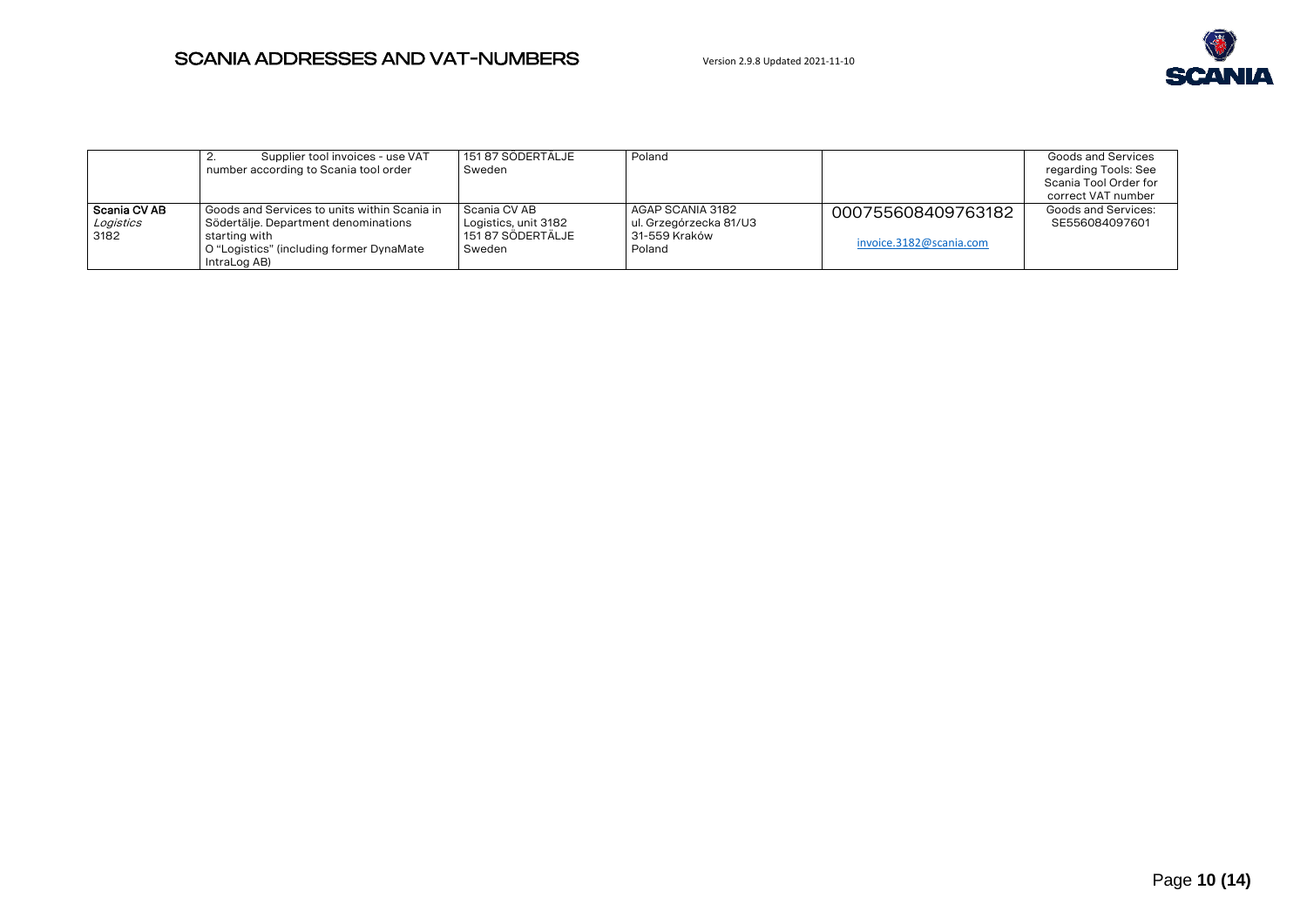

# <span id="page-10-0"></span>FINANCE COMPANIES IN SÖDERTÄLJE

| Scania company<br>name<br>Unit name<br>Unit number | <b>Comments</b>                         | Bill to address (Invoice<br>address)                         | Envelope address (For paper<br>invoices)                                        | E-invoice address<br>PDF e-mail address | VAT-number     |
|----------------------------------------------------|-----------------------------------------|--------------------------------------------------------------|---------------------------------------------------------------------------------|-----------------------------------------|----------------|
| Scania Credit AB                                   | Goods and Services to Scania Credit AB. | Scania Credit AB<br>Unit 9137<br>151 87 SÖDERTÄLJE<br>Sweden | SCANIA<br>CXBO<br>AGAP<br>-ul.<br>Grzegórzecka 81/U3<br>31-559 Kraków<br>Poland |                                         | SE556062737301 |
| Scania Finans AB                                   | Goods and Services to Scania Finans AB. | Scania Finans AB<br>Unit 1100<br>151 87 SÖDERTÄLJE<br>Sweden | Scania Finans AB<br>SE-15187<br>SÖDERTÄLJE<br>Sweden                            |                                         | SE556049257001 |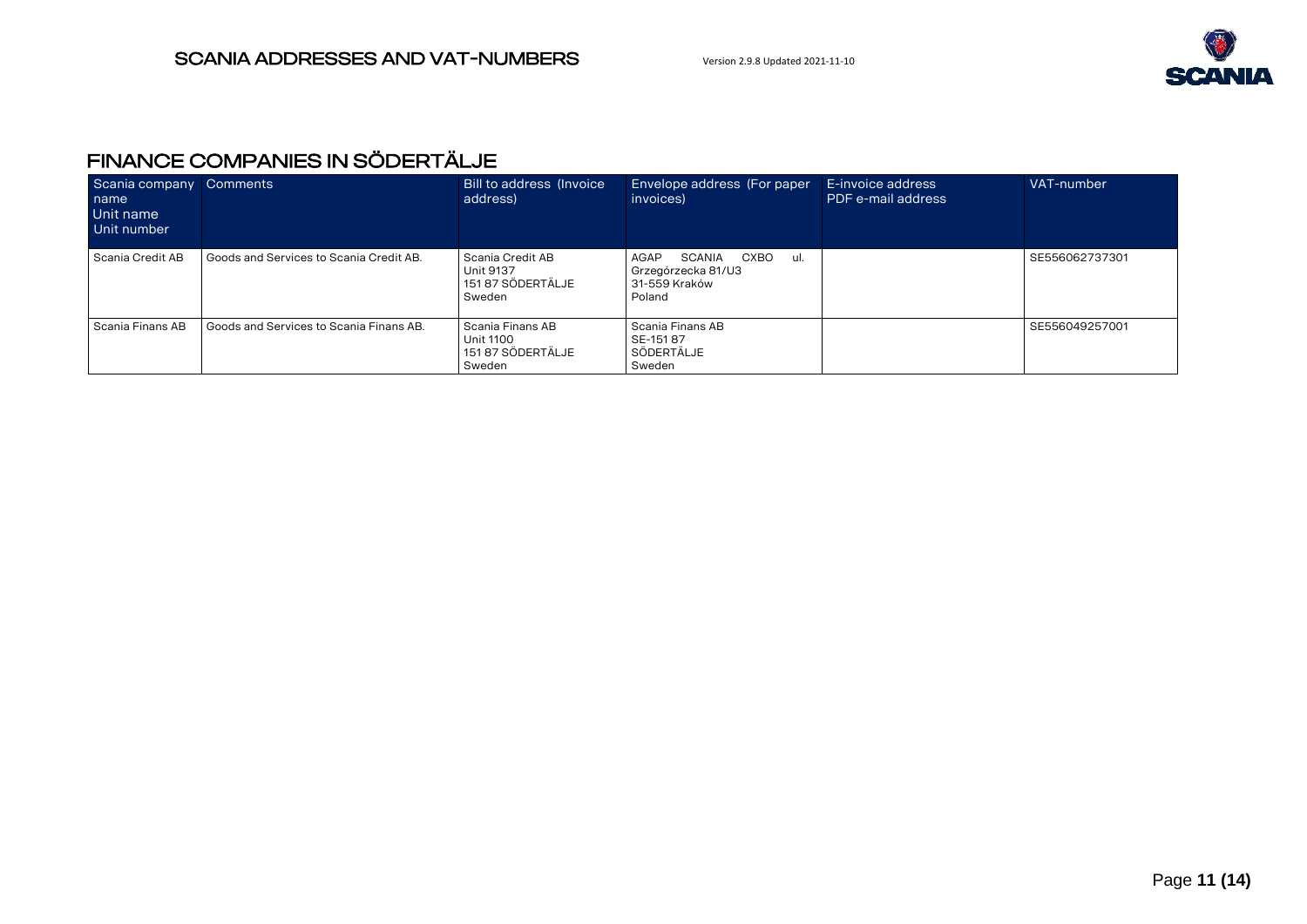

# <span id="page-11-0"></span>OTHER COMPANIES

| Scania company<br>name<br>Unit name<br>Unit number | Comments                                                 | <b>Bill to address (Invoice)</b><br>address)                                    | Envelope address (For paper<br>invoices)                                  | E-invoice address<br>PDF e-mail address       | VAT-number     |
|----------------------------------------------------|----------------------------------------------------------|---------------------------------------------------------------------------------|---------------------------------------------------------------------------|-----------------------------------------------|----------------|
| <b>CNC Factory AB</b><br>3253                      | Goods and Services to CNC Factory AB.                    | CNC Factory AB<br>Unit 3253<br>FE 10031<br>838 73 FRÖSÖN<br>Sweden              | <b>CNC Factory AB</b><br>FE 10031<br>SE-838 73 Frösön<br>Sweden           |                                               | SE556387465901 |
| Fastighets AB<br>Hjulnavet 1229                    | Goods and Services to Fastighets AB<br>Hjulnavet.        | Fastighets AB Hjulnavet<br><b>HJU. unit 1229</b><br>151 87 SÖDERTÄLJE<br>Sweden | AGAP SCANIA 1229/HJU ul.<br>Grzegórzecka 81/U3<br>31-559 Kraków<br>Poland | invoice.HJU@scania.com                        | SE556084119801 |
| Fastighets AB<br>Vindbron 1230                     | Goods and Services to<br>Fastighets AB Vindbron.         | Fastighets AB Vindbron<br><b>VIN, unit 1230</b><br>151 87 SÖDERTÄLJE<br>Sweden  | AGAP SCANIA 1230/VIN ul.<br>Grzegórzecka 81/U3<br>31-559 Kraków<br>Poland | invoice.VIN@scania.com                        | SE556040093801 |
| Fastighets AB<br>Flygmotorn<br>1963                | Goods and Services to<br>Fastighets AB Flygmotorn        | Fastighets AB Flygmotorn<br>FLY. unit 1963<br>151 87 SÖDERTÄLJE<br>Sweden       | AGAP SCANIA 1963/FLY ul.<br>Grzegórzecka 81/U3<br>31-559 Kraków<br>Poland | invoice.FLY@scania.com                        | SE556528911201 |
| Kai Tak Holding AB<br>3213                         | Goods and Services to Kai Tak Holding AB                 | Kai Tak Holding AB<br><b>KTH. unit 3213</b><br>151 87 SÖDERTÄLJE<br>Sweden      | AGAP SCANIA 3213/KTH ul.<br>Grzegórzecka 81/U3<br>31-559 Kraków<br>Poland |                                               | SE556548473901 |
| LOTS Group AB                                      | Goods and Services to LOTS Group AB                      | LOTS Group AB<br><b>Unit 3238</b><br><b>Box 190</b><br>SE-101 23 Stockholm      | AGAP SCANIA 3238 ul.<br>Grzegórzecka 81/U3<br>31-559 Kraków<br>Poland     | 000755608409763238<br>invoice.3238@scania.com | SE556593305701 |
| MW-hallen Restaurang<br>AB<br>3205                 | Goods and Services to MW-hallen<br>Restaurang AB         | MW-hallen Restaurang AB<br>Unit 3205<br>151 87 SÖDERTÄLJE<br>Sweden             | AGAP SCANIA 3205 ul.<br>Grzegórzecka 81/U3<br>31-559 Kraków<br>Poland     | 000755608409763205<br>invoice.3205@scania.com | SE556616774701 |
| Mälardalens Tekniska<br>Gymnasium<br>3133          | Goods and Services to Mälardalens<br>Tekniska Gymnasium. | Mälardalens Tekniska<br>Gymnasium AB, unit 3133<br>151 87 SÖDERTÄLJE<br>Sweden  | AGAP SCANIA 3133 ul.<br>Grzegórzecka 81/U3<br>31-559 Kraków<br>Poland     | 000755608409763133<br>invoice.3133@scania.com | SE556548475401 |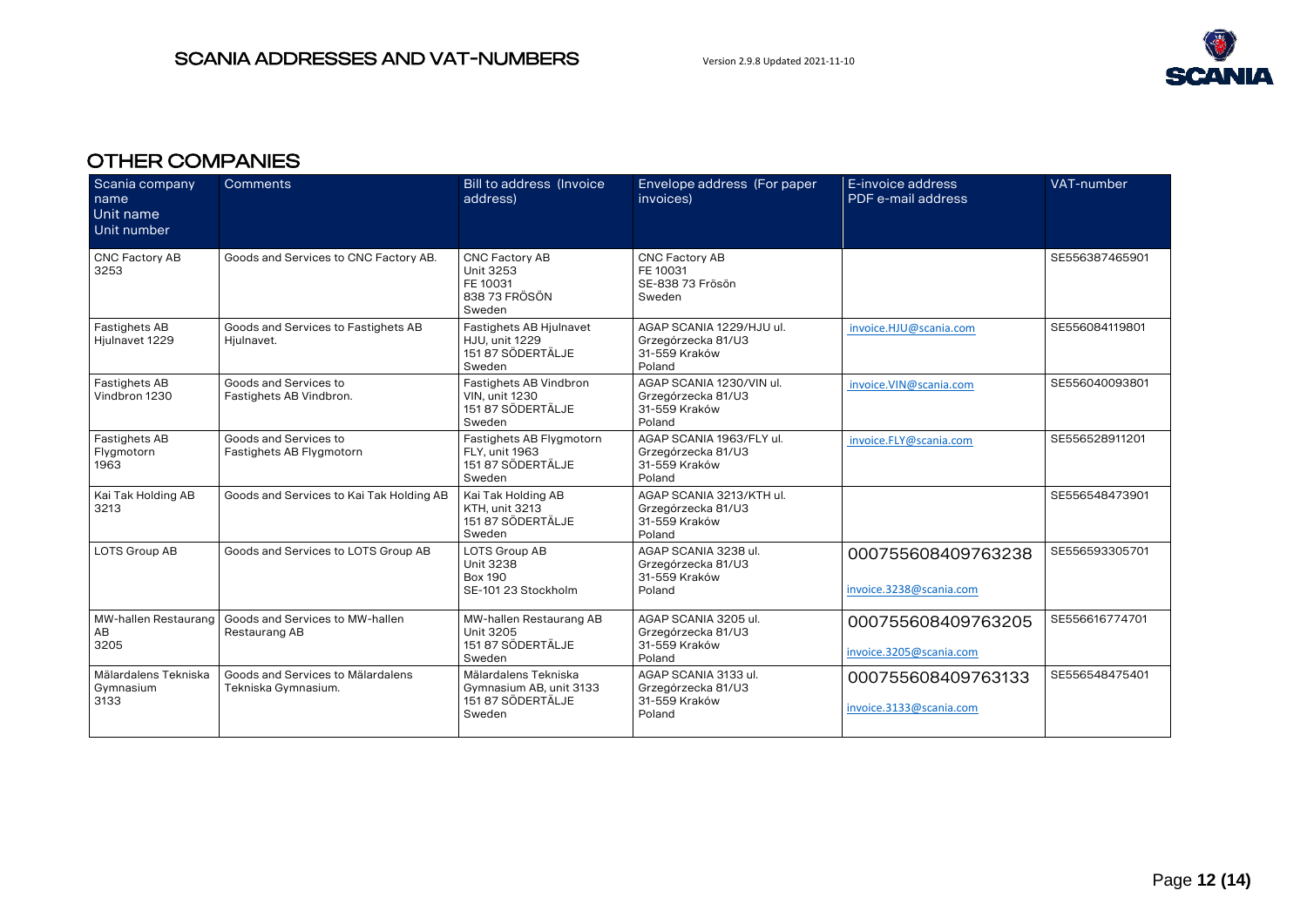

| Scania company<br>name<br>Unit name<br>Unit number | Comments                                                                    | Bill to address (Invoice address)                                                                                      | Envelope address<br>(For paper invoices)                                                                                                                                                                     | E-invoice address<br>PDF e-mail address        | VAT-number     |
|----------------------------------------------------|-----------------------------------------------------------------------------|------------------------------------------------------------------------------------------------------------------------|--------------------------------------------------------------------------------------------------------------------------------------------------------------------------------------------------------------|------------------------------------------------|----------------|
| Scania Sverige AB                                  | Goods and Services to Scania Sverige AB<br>(former Scania-Bilar Sverige AB) | Scania Sverige AB Fack 110171<br>R 011<br>106 54 STOCKHOLM<br>Sweden                                                   | Goods and Services:<br>Scania Sverige AB<br>Fack 110171, R 011<br>SE-106 54 STOCKHOLM<br>Sweden<br>Other than Goods and<br>Services:<br>Scania Sverige AB<br><b>Box 900</b><br>SE-127 29 STOCKHOLM<br>Sweden |                                                | SE556051462101 |
| Scania CV AB<br>Scania Assistance<br>0068          | Goods and Services to Scania Assistance.<br>Department denomination EA.     | Scania CV AB<br>Scania Assistance, unit<br>0068<br>151 87 SÖDERTÄLJE<br>Sweden                                         | AGAP SCANIA 0068<br>ul. Grzegórzecka<br>81/U3<br>31-559 Kraków<br>Poland                                                                                                                                     | 000755608409760068<br>invoice.0068@scania.com  | SE556084097601 |
| Scania Industrial<br>Maintenance AB<br>1127        | Goods and Services to Scania Industrial<br>Maintenance AB.                  | Scania Industrial<br>Maintenance AB<br>Unit 1127, Ekonomi<br>151 87 SÖDERTÄLJE<br>Sweden                               | AGAP SCANIA 1127<br>ul. Grzegórzecka<br>81/U3<br>31-559 Kraków<br>Poland                                                                                                                                     | 000755608409761127<br>invoice.1127@scania.com  | SE556070481801 |
| Scania IT France SAS<br>9238                       | Goods and Services to Scania IT France<br>SAS.                              | Scania IT France SAS<br><b>Unit 9238</b><br>2 boulevard de l'Industrie-<br>BP 80450<br>49004 ANGERS cedex 01<br>France | AGAP SCANIA 9238<br>ul. Grzegórzecka<br>81/U3<br>31-559 Kraków<br>Poland                                                                                                                                     | 0007556084097 69238<br>invoice.9238@scania.com | FR17412282626  |
| Scania Real Estate<br>Lund AB<br>3033              | Goods and Services to Vindbron Arendal AB                                   | Scania Real Estate Lund<br>AB<br>LUN, unit 3033<br>151 87 SÖDERTÄLJE<br>Sweden                                         | AGAP SCANIA 3033/LUN<br>ul. Grzegórzecka 81/U3<br>31-559 Kraków<br>Poland                                                                                                                                    |                                                | SE556791982301 |

| Scania Real Estate<br>Services AB<br>0048     | Good and Services to Scania Real<br>Estate Services AB.   | Scania Real Estate Services AB<br>Unit 0048<br>151 87 SÖDERTÄLJE Sweden        | AGAP SCANIA 0048<br>ul. Grzegórzecka<br>81/U3<br>31-559 Kraków<br>Poland | 000755608409760048<br>invoice.0048@scania.com | SE556593302401 |
|-----------------------------------------------|-----------------------------------------------------------|--------------------------------------------------------------------------------|--------------------------------------------------------------------------|-----------------------------------------------|----------------|
| Scania<br>Transportlaboratorium<br>AB<br>0038 | Goods and Services to Scania<br>Transportlaboratorium AB. | Scania<br>Transportlaboratorium AB<br>Unit 0038<br>151 87 SÖDERTÄLJE<br>Sweden | AGAP SCANIA 0038<br>ul. Grzegórzecka<br>81/U3<br>31-559 Kraków<br>Poland | 000755608409760038<br>invoice.0038@scania.com | SE556528929401 |